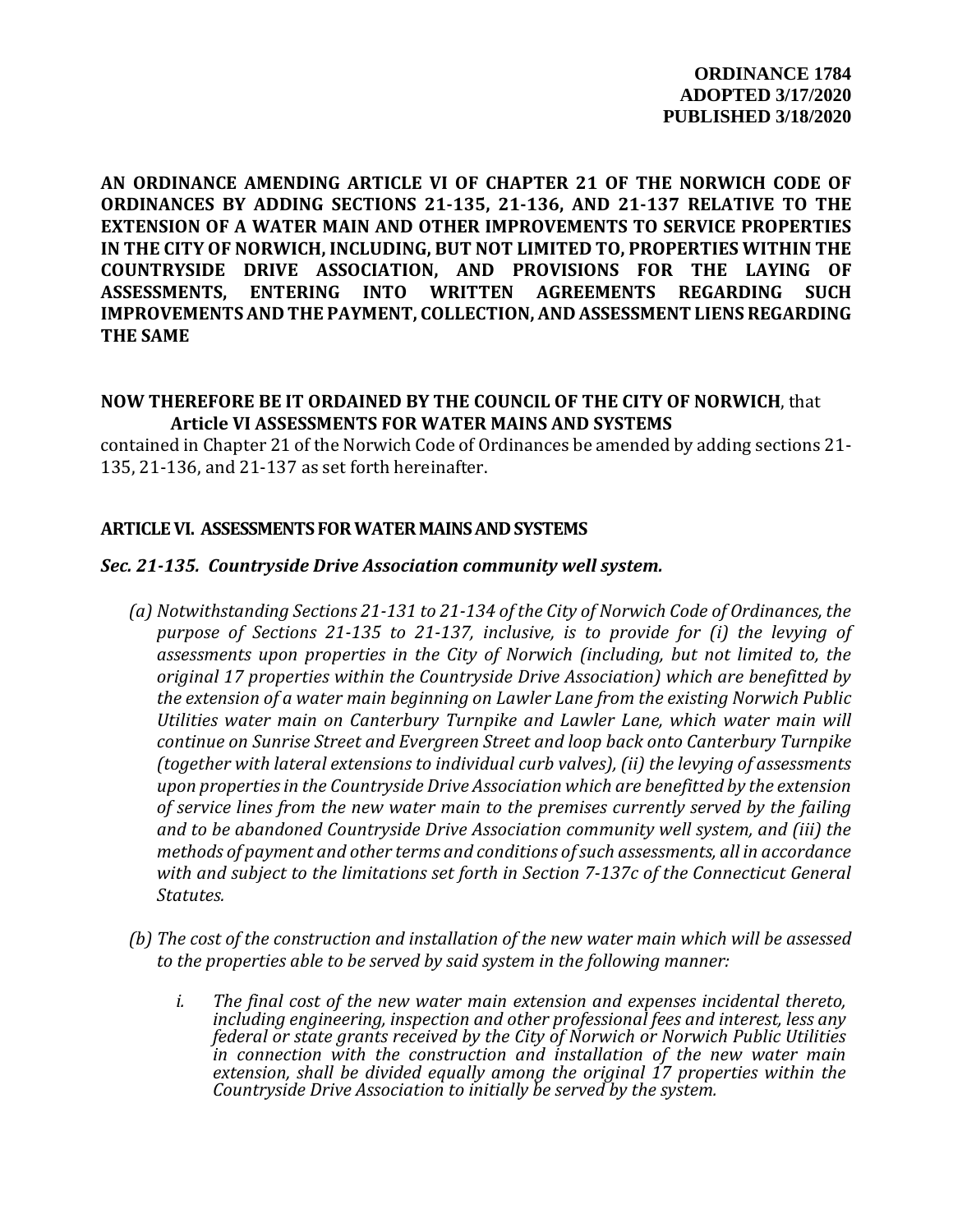- *ii. Said assessments shall be paid by the property owners in one of two following ways: (1) payment in full within 30 days of the first billing; or (2) payment over a period of twenty (20) years in two hundred and forty (240) equal monthly installments plus interest of 2.00%.*
- *iii. If additional properties connect to the new water main extension during the assessment payment period, such additional properties may be assessed by the board of public utilities commissioners based on the special benefits accruing to the properties and any additional costs incurred by the department of public utilities relating to such connection. The board of public utilities commissioners shall determine the amount of any assessment, the methods of payment (including any installment payments), and the due dates for such assessments. The department of public utilities shall send written notice to the owner of such properties, which notice shall describe any proposed improvements, set forth the preliminary cost estimate of the improvements and be accompanied by a form prepared by the department of public utilities on which the owner shall indicate whether the owner is willing to share in bearing the cost of such improvements and which the owner shall return to the department of public utilities within 10 days of said notice.*
- *(c) The cost of the construction and installation of the service lines beginning at the curb valves and extending to the outside of the foundation wall of the 17 properties currently served by the failing and to be abandoned Countryside Drive Association community well system will be assessed to such properties in the following manner:*
	- *i. The final cost of the service lines and expenses incidental thereto, including engineering, inspection and other professional fees and interest, less any federal or state grants received by the City of Norwich or Norwich Public Utilities in connection with the construction and installation of the service lines, shall be divided equally among the original 17 properties within the Countryside Drive Association to initially be served by the system.*
	- *ii. Said assessments shall be paid by the property owners in one of two following ways: (1) payment in full within 30 days of the first billing; or (2) payment over a period of twenty (20) years in two hundred and forty (240) equal monthly installments plus interest of 2.00%.*

## *Sec. 21-136. Countryside Water System - Notice.*

*Prior to the commencement of any construction, the Norwich Public Utilities will enter into a written agreement with each of the owners of the original 17 properties within the Countryside Drive Association to initially be served by the Countryside water system, which agreement shall describe the proposed improvements, set forth the preliminary cost estimate of the improvements, and provide for the property owner's agreement to share in*  bearing the cost of such improvements. After all such agreements are signed and returned *to Norwich Public Utilities, the department of public utilities shall proceed forthwith with such project and the assessment of same upon completion. In the case of any conflict between the agreement and this Ordinance, the agreement shall control.*

## *Sec. 21-137. Countryside Water System - Collection and liens.*

*(a) All assessments for the Countryside water system which are levied shall become a debt due from the property against which they are assessed, to the board of public utilities commissioners, and may be, in addition to other remedies provided by law, recovered by any proper action in the name of such board.*